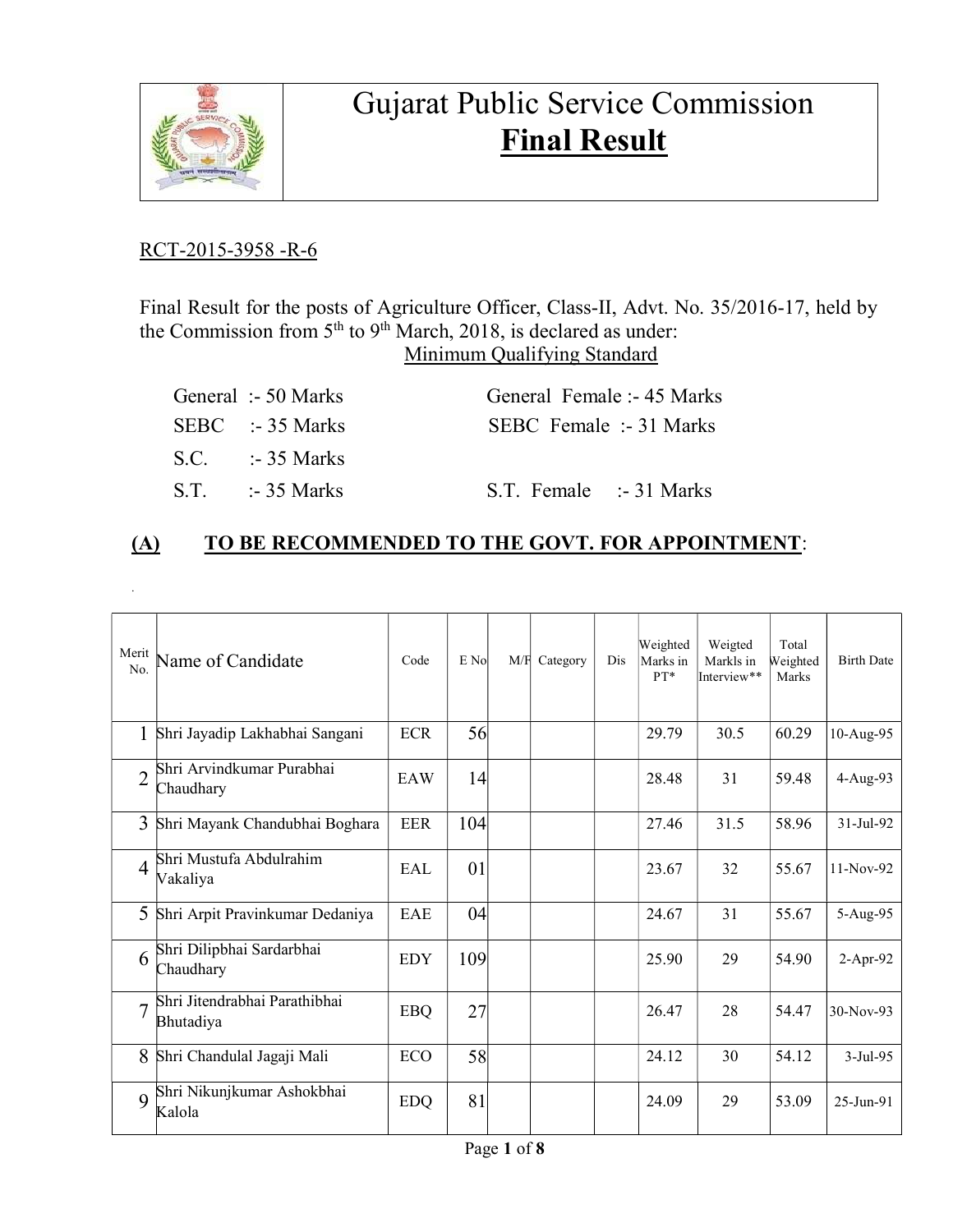| 10 | Shri Ashishkumar Janakbhai<br>Rathod    | <b>EBO</b>           | 38  |           |             |      | 23.01 | 30   | 53.01 | 19-Jan-94   |
|----|-----------------------------------------|----------------------|-----|-----------|-------------|------|-------|------|-------|-------------|
| 11 | Shri Nitinbhai Bhopabhai Kavad          | <b>EDE</b>           | 83  |           | <b>SEBC</b> |      | 21.89 | 31   | 52.89 | 25-Feb-92   |
|    | 12 Shri Mathurji Masungji Mesara        | <b>EBW</b>           | 36  |           | <b>SEBC</b> |      | 25.26 | 27.5 | 52.76 | $1-Jun-88$  |
| 13 | Shri Sagar Pragjibhai Gohel             | <b>EDM</b>           | 97  |           | <b>SEBC</b> |      | 22.37 | 30   | 52.37 | 2-Sep-92    |
|    | 14 Kum. Dipali Chhaganbhai Desai        | EAI                  |     | 19 Fem.   |             |      | 25.13 | 27   | 52.13 | $1-Jun-93$  |
|    | 15 Shri Bharatbhai Tejabhai Sangani     | <b>ECH</b>           | 69  |           | <b>SEBC</b> |      | 22.81 | 29   | 51.81 | 28-Apr-90   |
| 16 | Kum. Jyotiben Bhurabhai<br>Chaudhari    | <b>EDA</b>           | 79  | Fem.      |             |      | 24.89 | 26   | 50.89 | 20-Aug-94   |
| 17 | Shri Arpitkumar Parsingbhai<br>Bhuriya  | <b>EEI</b>           | 122 |           | S.T.        |      | 24.39 | 26.5 | 50.89 | 21-Jun-95   |
| 18 | Kum. Dharatiben Prakashbhai<br>Patel    | <b>EES</b>           | 107 | Fem.      |             |      | 23.35 | 27.5 | 50.85 | 21-Jul-94   |
|    | 19 Kum. Priyaben Kirtikumar Patel       | EAO                  | 07  | Fem.      |             |      | 23.26 | 27.5 | 50.76 | 17-Dec-92   |
| 20 | Shri Mitulkumar Ishwarbhai<br>Saxena    | <b>EBM</b>           | 48  |           | S.C.        |      | 20.78 | 28   | 48.78 | 13-Apr-92   |
|    | 21 Kum. Vrunda Yogesh Raval             | EBP                  | 46  | Fem.      |             |      | 20.41 | 27.5 | 47.91 | 3-May-95    |
| 22 | Shri Tusharkumar Bachubhai<br>Asari     | EAK                  | 09  |           | S.T.        |      | 21.84 | 26   | 47.84 | 9-Jun-95    |
|    | 23 Kum. Sejalben Dineshbhai Muniya      | EEQ                  | 115 | Fem.      | S.T.        |      | 20.63 | 27   | 47.63 | 25-Dec-93   |
| 24 | Shri Chiragkumar Hemrajbhai<br>Gohil    | EAV                  | 08  |           | S.C.        |      | 20.59 | 26   | 46.59 | 7-Mar-92    |
|    | 25 Kum. Zeal Ashokkumar Modh            | EBF                  | 31  | Fem.      | <b>SEBC</b> |      | 20.21 | 25   | 45.21 | 21-Sep-94   |
| 26 | Shri Jayeshkumar Amarsinh<br>Bhabhor    | <b>EBC</b>           | 42  |           | S.T.        |      | 21.87 | 22.5 | 44.37 | 19-Mar-93   |
| 27 | Kum. Gajarajbahen Jashvantsinh<br>Pargi | $\operatorname{ECL}$ | 65  | Fem.      | S.T.        |      | 19.32 | 25   | 44.32 | $4-Jul-94$  |
| 28 | Shri Chandresh Arvindbhai Luhar         | <b>ECQ</b>           | 73  |           | <b>SEBC</b> | Dis. | 23.88 | 20   | 43.88 | $11-Apr-95$ |
|    | 29 Kum. Anjana Vejabhai Panera          | EAF                  |     | $18$ Fem. | <b>SEBC</b> |      | 19.89 | 22   | 41.89 | $2-Jul-94$  |
| 30 | Kum. Jigeeshaben Mukeshchandra<br>Patel | ECJ                  | 53  | Fem.      | <b>SEBC</b> |      | 19.97 | 21   | 40.97 | 26-Feb-95   |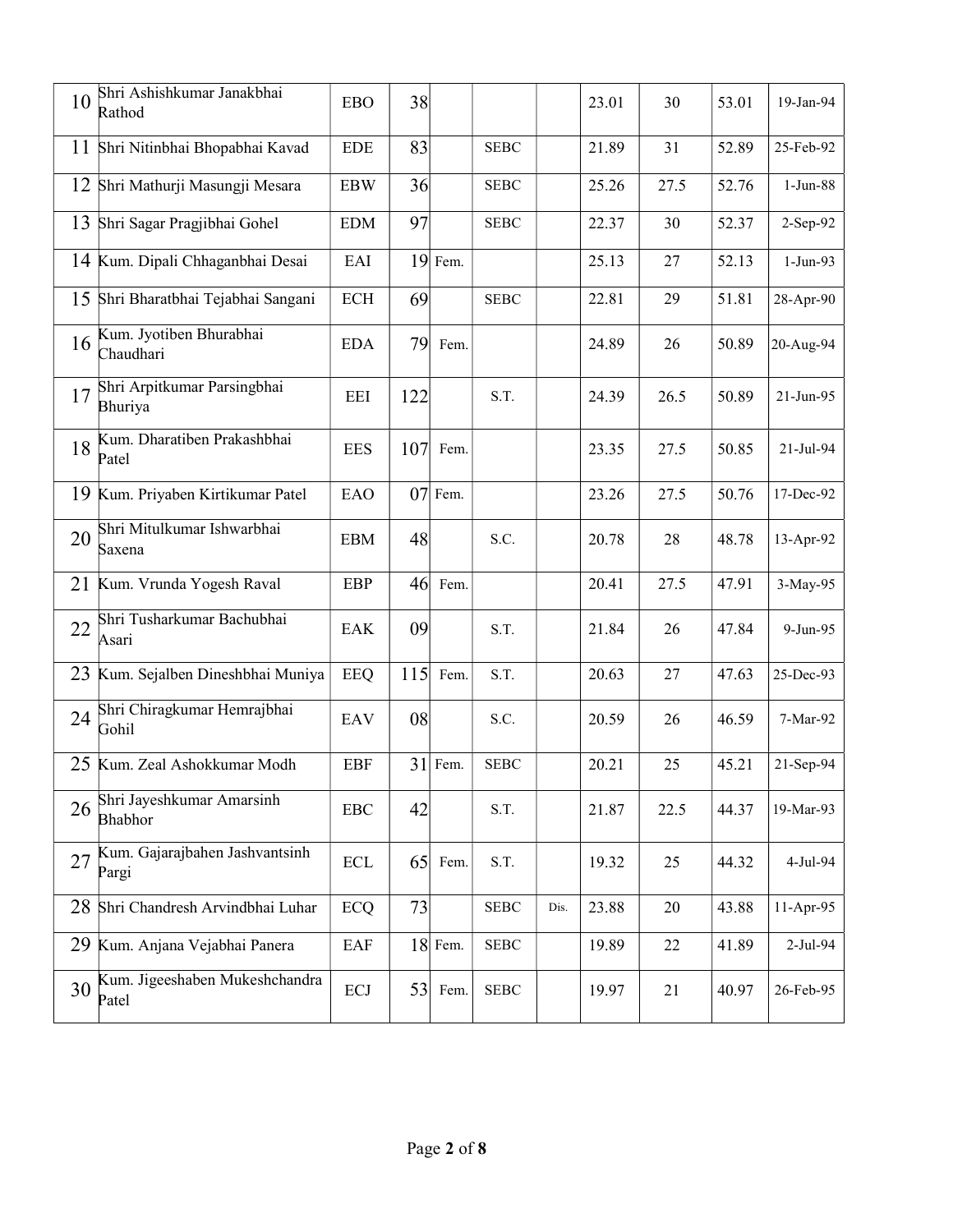| <b>Sr</b><br>No | Name of Candidate                       | Code       |     | $E$ No $M/F$ |  | Weighted<br>Marks in<br>$PT*$ | Weigted<br>Markls in<br>Interview** | Total<br>Weighted<br>Marks | <b>BirthDate</b> |
|-----------------|-----------------------------------------|------------|-----|--------------|--|-------------------------------|-------------------------------------|----------------------------|------------------|
|                 | Shri Kiransinh Okhaji Gohil             | <b>EEN</b> | 101 |              |  | 28.70                         | 24                                  | 52.70                      | 4-Jul-92         |
|                 | Shri Gauravkumar Jayantibhai<br>Amipara | <b>EDT</b> | 91  |              |  | 26.00                         | 26                                  | 52.00                      | 28-Mar-95        |
|                 | Shri Jaydip Pravinbhai<br>Vanpariya     | <b>EET</b> | 103 |              |  | 26.33                         | 25                                  | 51.33                      | 5-Mar-94         |
| 4               | Kum. Anmol Kanaiyalal<br>Balwani        | <b>EAT</b> |     | $21$ Fem.    |  | 22.14                         | 24                                  | 46.14                      | 10-May-94        |

# (B) To be kept on waiting list for General Category Candidates:

## (C ) To be kept on waiting list for SEBC Category Candidates Only:

| Sr.<br>No      | Name of Candidate                          | Code       | $E$ No $M/F$ | Category    | Weighted<br>Marks in<br>PT* | Weigted<br>Markls in<br>Interview** | Total<br>Weighted<br>Marks | Date of<br>Birth |
|----------------|--------------------------------------------|------------|--------------|-------------|-----------------------------|-------------------------------------|----------------------------|------------------|
| 1              | Shri Dipakbhai Merubhai<br>Khambhala       | <b>EDL</b> | 98           | <b>SEBC</b> | 24.27                       | 27                                  | 51.27                      | 20-Sep-94        |
| $\overline{2}$ | Shri Chintankumar<br>Hitendrabhai Modi     | <b>EBG</b> | 29           | <b>SEBC</b> | 24.05                       | 27                                  | 51.05                      | 20-Jun-95        |
| 3              | Shri Mahendrakumar Nanjibhai<br>Chaudhari  | <b>EEL</b> | 120          | <b>SEBC</b> | 22.98                       | 28                                  | 50.98                      | 18-Jan-94        |
| $\overline{4}$ | Shri Hirabhai Kalabhai<br>Chaudhary        | <b>EAY</b> | 37           | <b>SEBC</b> | 25.80                       | 25                                  | 50.80                      | $1-Jan-92$       |
| 5              | Shri Nirvansinh Jabbarsing<br>Vaghela      | <b>EEK</b> | 116          | <b>SEBC</b> | 22.26                       | 27.5                                | 49.76                      | $1-Jan-92$       |
| 6              | Shri Jagdishbhai Karashanbhai<br>Kantariya | <b>EEA</b> | 111          | <b>SEBC</b> | 23.60                       | 26                                  | 49.60                      | 15-Jul-93        |
|                | Shri Chhayankumar Rajeshbhai<br>Chaudhari  | EEP        | 125          | <b>SEBC</b> | 26.10                       | 23.5                                | 49.60                      | 14-May-94        |
| 8              | Shri Sahadevsinh Bhupatsinh<br>Gohil       | EAJ        | 12           | <b>SEBC</b> | 22.51                       | 27                                  | 49.51                      | $1-Jun-94$       |
| 9              | Shri Ketan Govindbhai<br>Kanjariya         | <b>EDV</b> | 77           | <b>SEBC</b> | 26.03                       | 22.5                                | 48.53                      | 25-May-93        |
| 10             | Shri Jayeshkumar Dalpatbharathi<br>Bawa    | <b>EEO</b> | 118          | <b>SEBC</b> | 26.02                       | 22.5                                | 48.52                      | 12-Jun-94        |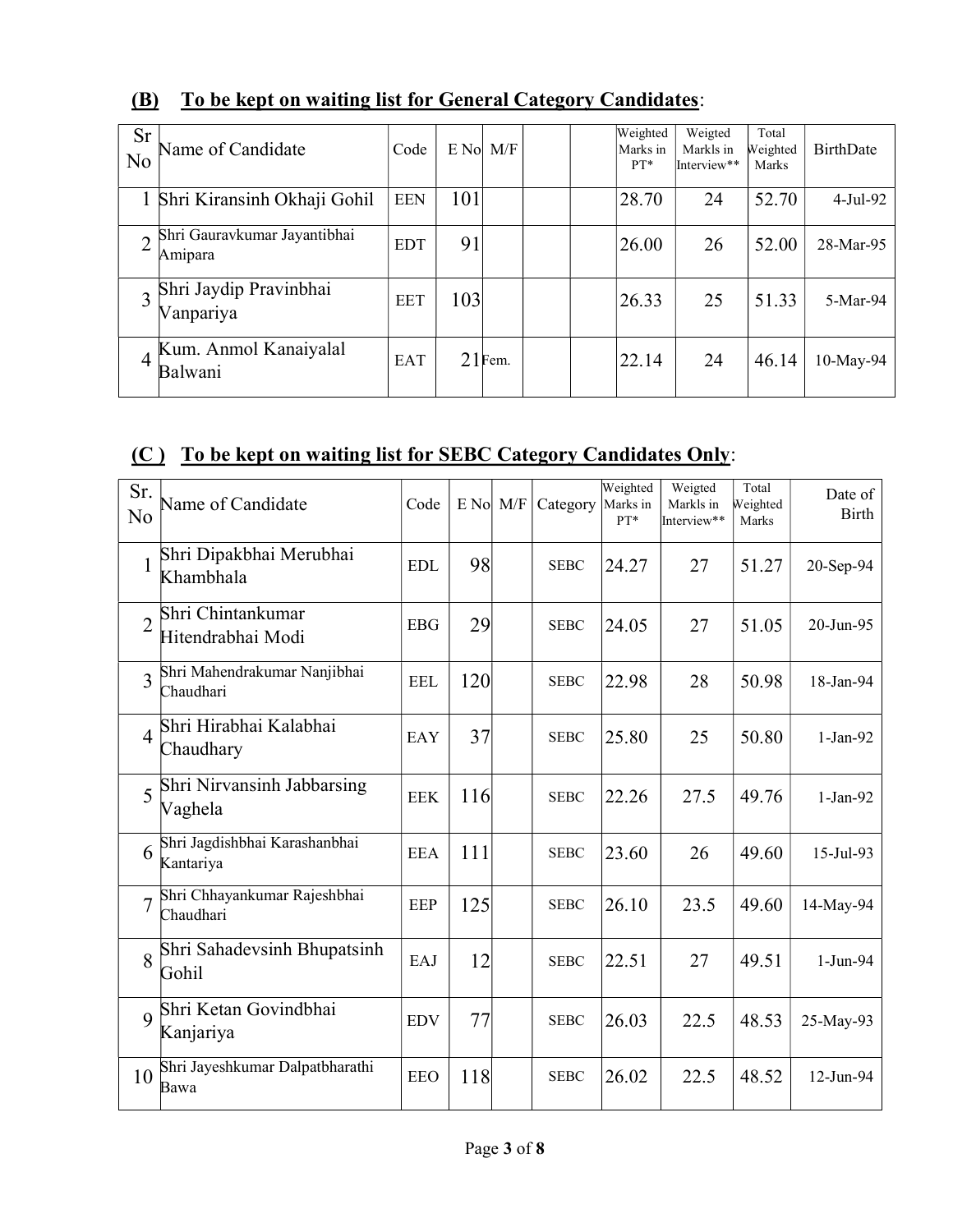| 11 | Shri Tarun Kanubhai<br>Mandaviya          | <b>EDN</b> | 88  | <b>SEBC</b> | 21.97 | 26   | 47.97 | 7-Sep-94    |
|----|-------------------------------------------|------------|-----|-------------|-------|------|-------|-------------|
| 12 | Shri Sanjaykumar Bhagavatiprasad<br>Patel | <b>ECF</b> | 64  | <b>SEBC</b> | 22.86 | 25   | 47.86 | $4-Jun-91$  |
| 13 | Shri Shamalabhai Rajabhai<br>Chaudhary    | EAS        | 10  | <b>SEBC</b> | 24.67 | 23   | 47.67 | $1-Apr-93$  |
| 14 | Shri Pareshkumar Kalabhai<br>Ichchhuda    | EAQ        | 11  | <b>SEBC</b> | 23.40 | 24   | 47.40 | 27-Sep-92   |
| 15 | Shri Jigarbhai Laxmanbhai<br>Kathota      | EAG        | 13  | <b>SEBC</b> | 26.30 | 21   | 47.30 | 8-Dec-93    |
|    | 16 Shri Lalaji Naranbhai Gediya           | <b>EEJ</b> | 113 | <b>SEBC</b> | 22.21 | 25   | 47.21 | $1-Jun-95$  |
| 17 | Shri Ashvinkumar Hirabhai<br>Chaudhari    | <b>EBI</b> | 41  | <b>SEBC</b> | 29.22 | 17.5 | 46.72 | 20-Jun-95   |
| 18 | Shri Vipulkumar Shamjibhai<br>Bambhaniya  | <b>ECS</b> | 68  | <b>SEBC</b> | 23.57 | 23   | 46.57 | 21-Nov-91   |
| 19 | Shri Kirankumar Govindbhai<br>Vaghela     | <b>ECM</b> | 50  | <b>SEBC</b> | 23.18 | 23   | 46.18 | 10-Jan-94   |
| 20 | Shri Jayminkumar Govindbhai<br>Chaudhari  | <b>EBN</b> | 23  | <b>SEBC</b> | 23.18 | 22.5 | 45.68 | 28-Nov-92   |
| 21 | Shri Rameshbhai Mathurbhai<br>Sarvaiya    | <b>EBR</b> | 33  | <b>SEBC</b> | 23.65 | 22   | 45.65 | 4-Mar-93    |
| 22 | Shri Devabhai Shivabhai Rabar ECY         |            | 80  | <b>SEBC</b> | 25.53 | 20   | 45.53 | 1-Dec-91    |
| 23 | Shri Chetankumar Kanubhai<br>Prajapati    | <b>EDK</b> | 100 | <b>SEBC</b> | 24.10 | 21   | 45.10 | 23-Aug-95   |
| 24 | Shri Kirankumar Jasvantsinh<br>Chauhan    | <b>EDF</b> | 92  | <b>SEBC</b> | 27.48 | 17.5 | 44.98 | 24-May-93   |
| 25 | Shri Pravinbhai Devjibhai<br>Chaudhary    | ECG        | 66  | <b>SEBC</b> | 24.79 | 20   | 44.79 | 1-Jun-94    |
| 26 | Shri Arjunsinh Jashvantsinh<br>Thakor     | ECI        | 57  | <b>SEBC</b> | 28.11 | 16   | 44.11 | $12-Jul-93$ |
| 27 | Shri Prakashkumar Bhurabhai<br>Chaudhari  | <b>EBS</b> | 34  | <b>SEBC</b> | 22.42 | 21.5 | 43.92 | $1-Oct-94$  |
| 28 | Shri Jayeshbhai Bhayabhai<br>Ram          | <b>EAD</b> | 78  | <b>SEBC</b> | 23.85 | 20   | 43.85 | $1-Jun-93$  |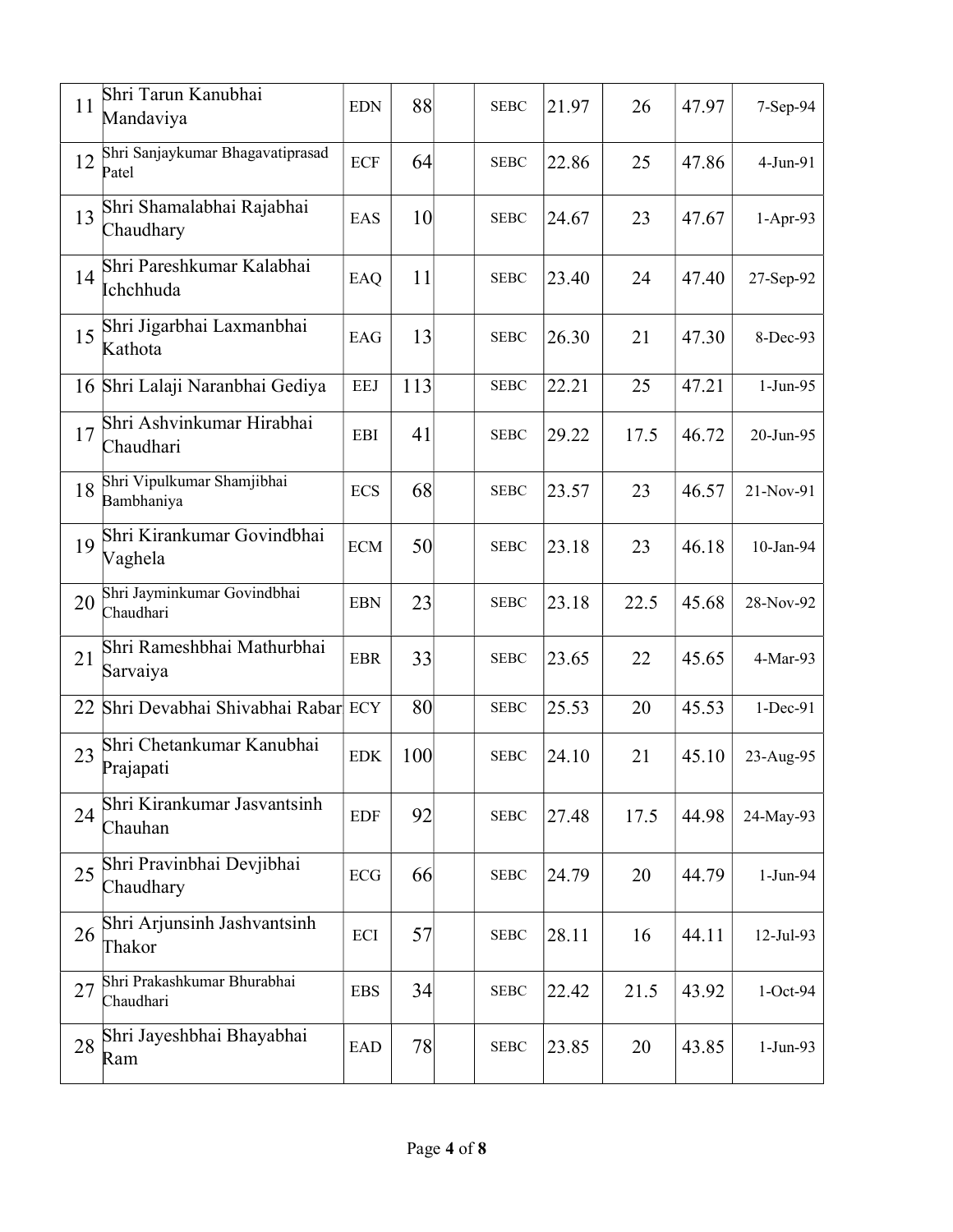| 29 | Shri Hasmukhbhai Jemabhai<br>Bavaliya        | <b>EBZ</b> | 71  |            | <b>SEBC</b> | 25.76 | 17.5 | 43.26 | $22$ -Jan-94 |
|----|----------------------------------------------|------------|-----|------------|-------------|-------|------|-------|--------------|
| 30 | Shri Ravindrakumar Bahecharbhai<br>Prajapati | EAA        | 05  |            | <b>SEBC</b> | 23.77 | 18.5 | 42.27 | 17-Aug-91    |
| 31 | Shri Rameshbhai Karshanbhai<br>Prajapati     | <b>EEC</b> | 123 |            | <b>SEBC</b> | 22.46 | 17.5 | 39.96 | 1-Jun-91     |
| 32 | Kum. Swetaben Ashokbhai<br>Patel             | <b>EAN</b> |     | 20Fem.     | <b>SEBC</b> | 19.76 | 20   | 39.76 | 12-Jun-92    |
| 33 | Shri Hirenkumar Govindlal<br>Barot           | EAX        | 40  |            | <b>SEBC</b> | 22.04 | 17.5 | 39.54 | 22-Oct-89    |
| 34 | Kum. Nitaben Sombharthi<br>Goswami           | <b>EBV</b> |     | $32$ Fem.  | <b>SEBC</b> | 20.39 | 17.5 | 37.89 | 16-Nov-93    |
| 35 | Shri Maheshbhai Veljibhai<br>Prajapati       | <b>EEF</b> | 117 |            | <b>SEBC</b> | 21.92 | 14   | 35.92 | $6$ -Oct-94  |
| 36 | Kum. Vinaben Pirabhai Al                     | <b>ECD</b> |     | $51$ Fem.  | <b>SEBC</b> | 21.18 | 14   | 35.18 | $1-Apr-93$   |
| 37 | Kum. Aditi Devendrakumar<br>Patel            | <b>EDW</b> |     | $121$ Fem. | <b>SEBC</b> | 21.32 | 13.5 | 34.82 | 5-Sep-93     |

# (D) To be kept on waiting list for S.C. Category Candidates Only:

| Sr.<br>N <sub>0</sub> | Name of Candidate                       | Code       |    | $E$ No $M/F$ | Category | Weighte<br>d Marks<br>in $PT^*$ | Weigted<br>Markls in<br>Interview*<br>$\star$ | Total<br>Weighte<br>d Marks | Date of<br><b>Birth</b> |
|-----------------------|-----------------------------------------|------------|----|--------------|----------|---------------------------------|-----------------------------------------------|-----------------------------|-------------------------|
|                       | Shri Sureshbhai Revabhai Dabhi          | <b>EBD</b> | 45 |              | S.C.     | 22.66                           | 23.5                                          | 46.16                       | 9-Apr-88                |
|                       | Kum. Nitaben Rameshbhai Parmar          | <b>EEH</b> |    | $108$ Fem.   | S.C.     | 21.15                           | 25                                            | 46.15                       | 22-May-95               |
|                       | Shri Vipulkumar Rameshbhai<br>Parmar    | <b>EDH</b> | 96 |              | S.C.     | 21.40                           | 22.5                                          | 43.90                       | 6-May-95                |
| 4                     | Shri Miteshkumar Dashrathbhai<br>Dharva | EAC        | 06 |              | S.C.     | 22.26                           | 20.5                                          | 42.76                       | $20$ -Jan-95            |
| 5                     | Shri Manvendra Gulabbhai Ragul          | <b>EBE</b> | 28 |              | S.C.     | 20.56                           | 17.5                                          | 38.06                       | 18-Jun-92               |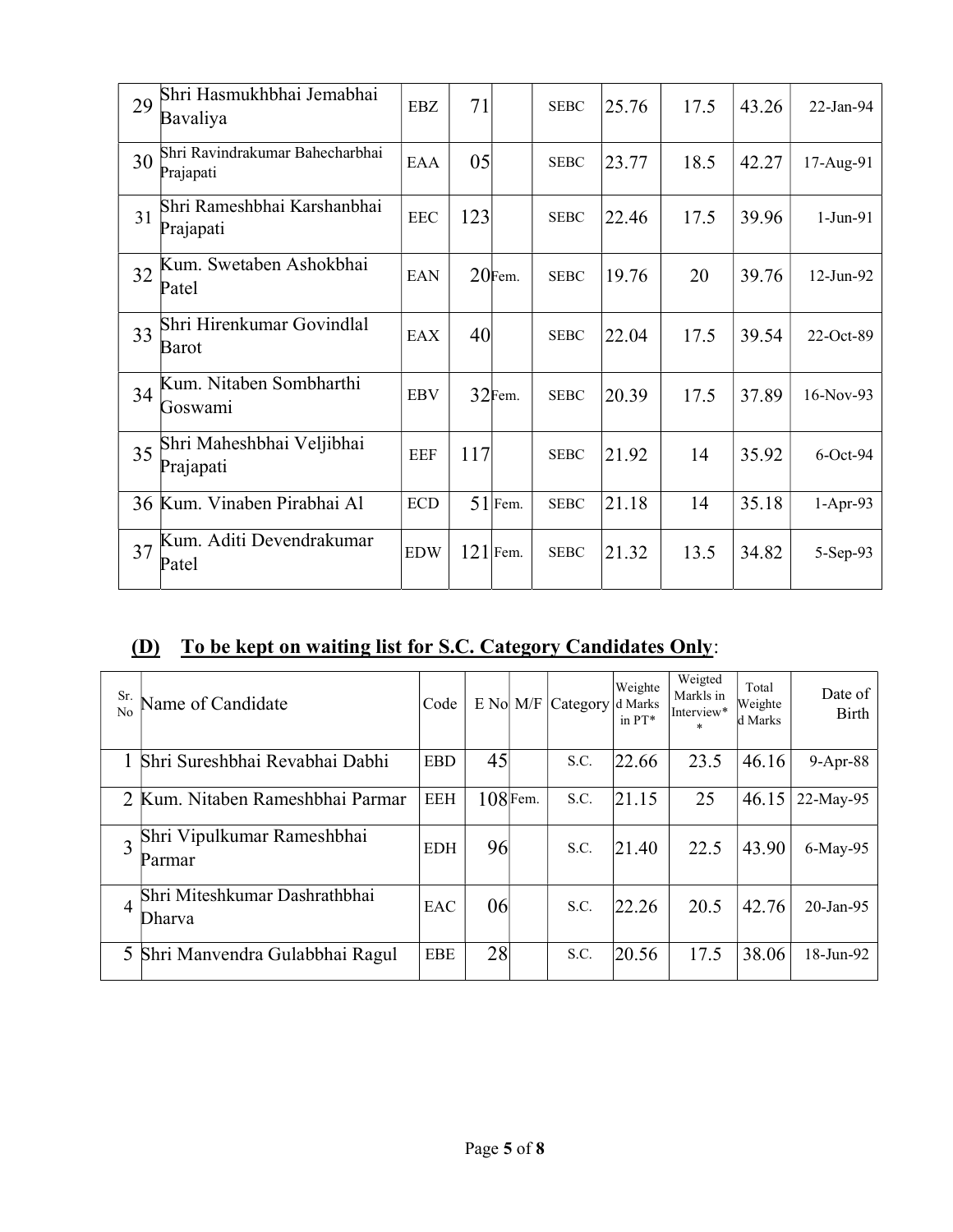| Sr.<br>No | Name of Candidate                        | Code       |     | $E$ No $M/F$ | Category | Weighte<br>d Marks<br>in PT* | Weigted<br>Markls in<br>Interview* | Total<br>Weighte<br>d Marks | Date of<br>Birth |
|-----------|------------------------------------------|------------|-----|--------------|----------|------------------------------|------------------------------------|-----------------------------|------------------|
|           | 1 Shri Pradipbhai Govindbhai Rathawa EEE |            | 112 |              | S.T.     | 20.17                        | 24                                 | 44.17                       | 1-Jun-92         |
| 2         | Shri Rakeshkumar Laxmanbhai Vasava       | <b>EBY</b> | 67  |              | S.T.     | 22.88                        | 21                                 | 43.88                       | 13-Aug-94        |
| 3         | Kum. Devyani Mangalsinh Katara           | <b>EDZ</b> |     | $114$ Fem.   | S.T.     | 18.16                        | 25.5                               | 43.66                       | 12-Jun-94        |
| 4         | Shri Alpeshbhai Damabhai Rathwa          | EEM        | 110 |              | S.T.     | 20.18                        | 20                                 | 40.18                       | $1-Jun-90$       |
|           | 5 Kum. Kunjanben Narasubhai Gavint EDP   |            |     | $85$ Fem.    | S.T.     | 18.50                        | 21.5                               | 40.00                       | 15-May-94        |
|           | 6 Kum. Brinda Laxmanbhai Pandor          | <b>EED</b> |     | $124$ Fem.   | S.T.     | 19.60                        | 20                                 | 39.60                       | $6$ -Jul-94      |
|           | 7 Kum. Jyotiben Mahdubhai Kokani         | <b>EDR</b> |     | $93$ Fem.    | S.T.     | 19.86                        | 17.5                               | 37.36                       | 9-Feb-90         |
| 8         | Kum. Diptikumari Lallubhai Deshmukh      | <b>EDB</b> |     | $89$ Fem.    | S.T.     | 17.86                        | 19.5                               | 37.36                       | 18-Oct-94        |
| 9         | Shri Baldevbhai Nagjibhai Samatiya       | <b>EBA</b> | 47  |              | S.T.     | 20.46                        | 15                                 | 35.46                       | $1-Jun-91$       |

# (E) To be kept on waiting list for S.T. Category Candidates Only:

## (F) Marks obtained, in Viva-Voce, by the Unsuccessful candidates are as under:-

| ${\bf S}$                  |                                         |            |     |      |     |                                 |                                              |                            |
|----------------------------|-----------------------------------------|------------|-----|------|-----|---------------------------------|----------------------------------------------|----------------------------|
| <b>Sr</b><br>N<br>$\Omega$ | Name of Candidate                       | Code       | Eno | M/F  |     | Weighte<br>d Marks<br>in $PT^*$ | Weighted<br>Marls in<br>Interview*<br>$\ast$ | Total<br>Weighted<br>Marks |
| 1                          | Kum. Riddhi Jayantibhai Patel           | EAR        | 3   | Fem. |     | 19.30                           | 21                                           | 40.30                      |
| $\overline{2}$             | Kum. Ami Bharatbhai Patel               | EAH        | 16  | Fem. |     | 20.88                           | 23                                           | 43.88                      |
| 3                          | Shri Vivekkumar Manubhai Thummar        | EAM        | 22  |      |     | 26.45                           | 23                                           | 49.45                      |
| $\overline{4}$             | Shri Kalpesh Ravjibhai Pansuriya        | <b>EBH</b> | 24  |      |     | 22.22                           | 17.5                                         | 39.72                      |
| 5                          | Kum. Arpita Arvindkumar Patel           | EAZ        | 25  | Fem. |     | 19.87                           | 16                                           | 35.87                      |
| 6                          | Shri Chiragkumar Dineshbhai Patel       | <b>EBJ</b> | 35  |      |     | 24.52                           | 20                                           | 44.52                      |
| 7                          | Shri Vikas Hukumchand Vishnu            | <b>EBK</b> | 39  |      |     | 25.71                           | 20                                           | 45.71                      |
| 8                          | Shri Kirankumar Godadbhai<br>Kugashiya  | <b>EBT</b> | 43  |      |     | 28.18                           | 19                                           | 47.18                      |
| 9                          | Kum. Hardi Jayantibhai Patel            | <b>EBL</b> | 44  | Fem. |     | 20.02                           | 22.5                                         | 42.52                      |
| 10                         | Shri Priyankkumar Ashokkumar<br>Rathva  | <b>ECA</b> | 49  |      | S.T | 19.37                           | 15                                           | 34.37                      |
| 11                         | Shri Dhavalbhai Amarshibhai<br>Vavaliya | <b>ECK</b> | 52  |      |     | 23.67                           | 25                                           | 48.67                      |
| 12                         | Shri Bhupendrakumar Nareshbhai<br>Patel | <b>ECE</b> | 54  |      |     | 22.37                           | 21                                           | 43.37                      |
| 13                         | Kum. Kajalben Bharatbhai Ranpariya      | <b>ECC</b> | 55  | Fem. |     | 19.20                           | 16                                           | 35.20                      |
| 14                         | Kum. Riddhiben Maheshbhai Patel         | <b>ECW</b> | 60  | Fem. |     | 22.76                           | 15                                           | 37.76                      |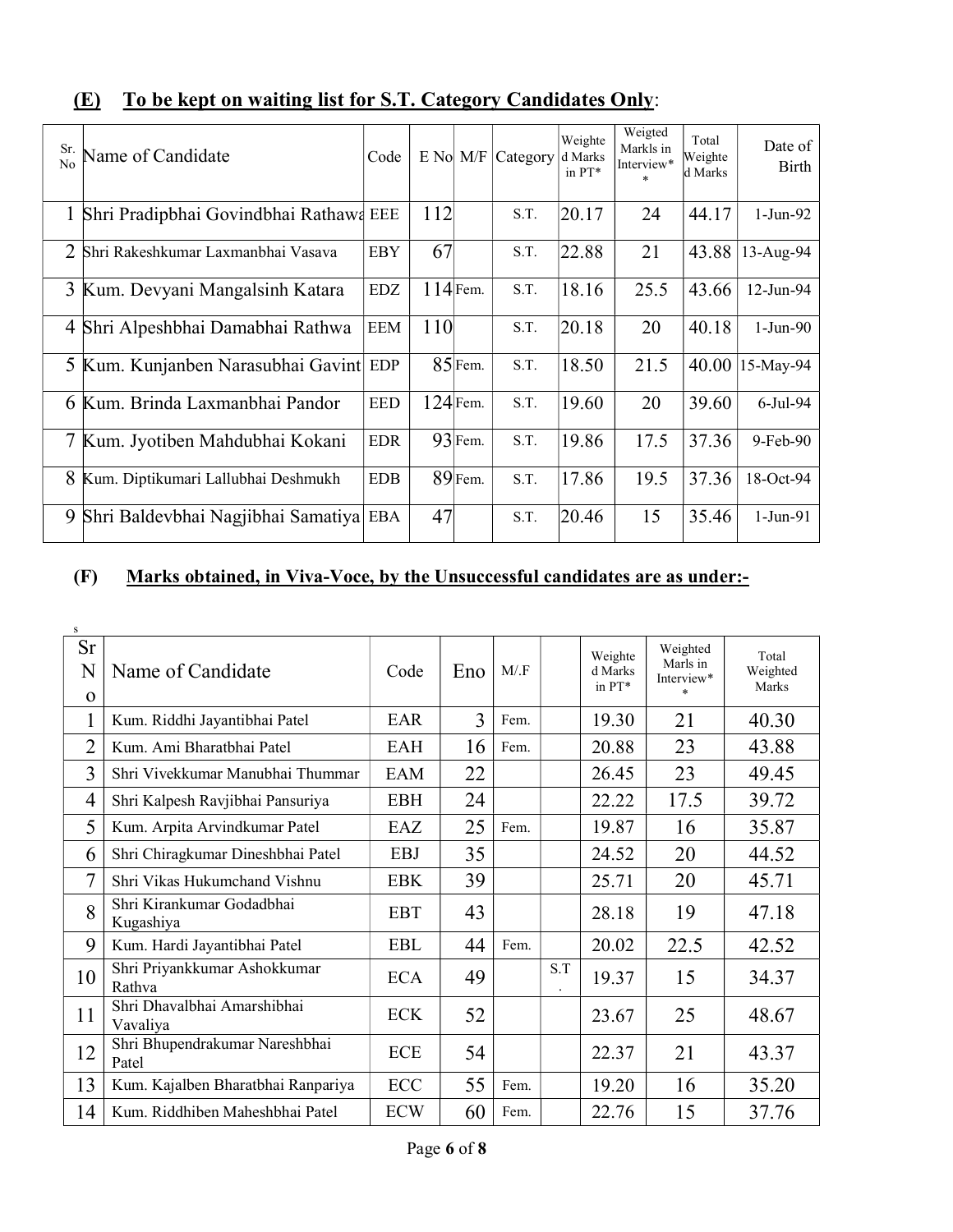| 15 | Shri Kaushikkumar Parsottambhai<br>Kugashiya | <b>ECV</b> | 61  |      | 23.08 | 17.5 | 40.58 |
|----|----------------------------------------------|------------|-----|------|-------|------|-------|
| 16 | Shri Kutbudin Usmangani Khorajiya            | <b>ECP</b> | 62  |      | 22.54 | 21   | 43.54 |
| 17 | Shri Kuldipsinh Narendrasinh Rana            | <b>ECB</b> | 63  |      | 22.79 | 27   | 49.79 |
| 18 | Shri Parthkumar Ajitji Vihol                 | <b>EBX</b> | 70  |      | 21.89 | 23   | 44.89 |
| 19 | Shri Chiragkumar Maheshbhai<br>Thumar        | <b>ECU</b> | 72  |      | 25.48 | 12.5 | 37.98 |
| 20 | Shri Vishalkumar Rameshbhai Korat            | <b>EDS</b> | 75  |      | 22.19 | 23.5 | 45.69 |
| 21 | Kum. Nidhiben Jayendrakumar Patel            | <b>EDU</b> | 76  | Fem. | 20.02 | 22.5 | 42.52 |
| 22 | Shri Arjun Dhirajlal Oza                     | <b>ECX</b> | 82  |      | 21.92 | 26   | 47.92 |
| 23 | Shri Savankumar Devendrabhai Patel           | <b>EDO</b> | 84  |      | 22.11 | 19   | 41.11 |
| 24 | Shri Jinkalkumar Satishkumar Patel           | <b>EDG</b> | 86  |      | 26.27 | 17.5 | 43.77 |
| 25 | Shri Vipulkumar Chandubhai Gajera            | <b>EDC</b> | 87  |      | 22.41 | 22.5 | 44.91 |
| 26 | Kum. Nidhi Bholusinh Thakur                  | <b>EDD</b> | 90  | Fem. | 22.07 | 20   | 42.07 |
| 27 | Shri Rahulkumar Kanubhai Patel               | <b>EDI</b> | 94  |      | 23.58 | 26   | 49.58 |
| 28 | Shri Jaydeepkumar Hashmukhbhai<br>Vaghasiya  | <b>EDJ</b> | 95  |      | 22.51 | 27   | 49.51 |
| 29 | Kum. Krupali Parsotambhai<br>Vaghashiya      | ECZ        | 99  | Fem. | 19.66 | 19   | 38.66 |
| 30 | Shri Chandrakantbhai Vallabhbhai<br>Viraja   | <b>EDX</b> | 105 |      | 22.88 | 23.5 | 46.38 |
| 31 | Shri Pratikkumar Dhirajlal Ranoliya          | <b>EEG</b> | 106 |      | 23.67 | 22.5 | 46.17 |
| 32 | Kum. Vasudhaben Vinodbhai Patel              | <b>EEB</b> | 119 | Fem. | 21.42 | 11.5 | 32.92 |

Note :-

(1) The Weighted Marks of Preliminary Examination and Interview are Calculated as follows:

\*[Marks got in PT  $\times \frac{50}{200}$  $\frac{30}{300}$  = WEIGHTED MARKS OF PRELIMINARY EXAMINATION]

<sup>\*\*</sup> [*Marks got in Interview* 
$$
\times \frac{50}{100}
$$
 = *WEIGHTED MARKS OF INTERVIEW*]

- (2) Out of Total 125 candidates called for interview, 117 candidates remained present.
- (3) Out of total 30 Posts, 08 posts were reserved for SEBC, 02 posts were reserved for SC, 05 Posts were reserved for ST and 15 posts were for General Category. Out of this, 03 Post of SEBC, 02 Post of ST and 05 post of General Category were reserved for Women Candidates of their respective categories, if available. Out of total 34 posts, 01 post was reserved for Disabled Candidates.
- (4) The candidates from merit no. 20 to merit no. 30 , candidates kept on waiting list For SC and ST Category, the SEBC Category candidates kept on waiting list from Sr. No. 5 to 37 and the General Category candidates kept on waiting list at Sr. No. 04 , are selected by relaxing the minimum qualifying standard prescribed for the General Category candidates.